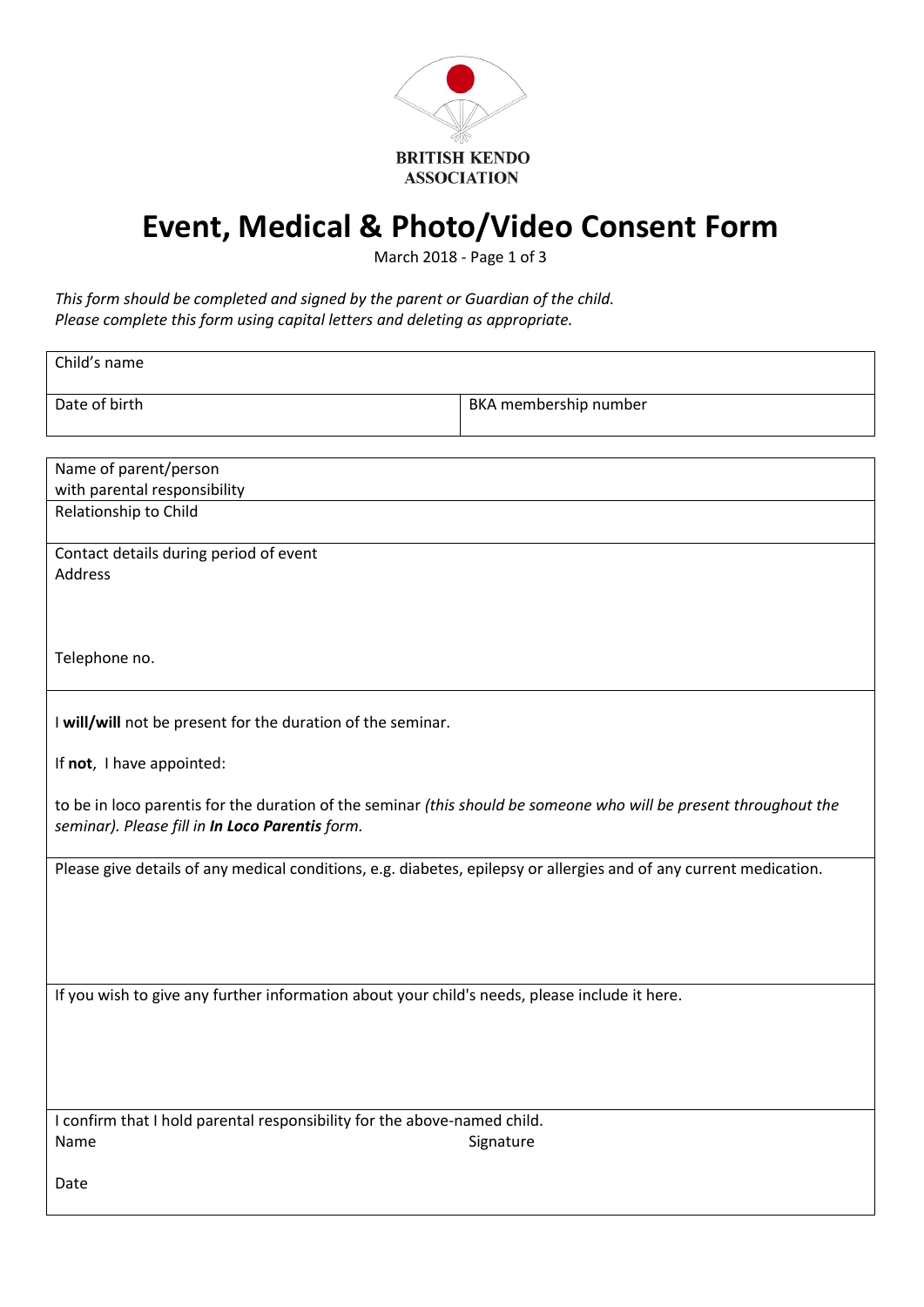## **Event, Medical & Photo/Video Consent Form**

March 2018 - Page 2/3

I hereby give my consent to the following:

My child participating in any training, or practice sessions, or seminars organised by the British Kendo Association.

My child receiving first aid in the event of injury or illness.

That those in charge of such an event may give permission for my child to receive medical treatment in an emergency.

My child receiving assistance in the donning, removal or adjustment of armour or protective clothing if necessary.

I will keep the Event Organiser informed of any changes in the information supplied above before the event.

Name

Signature

Date